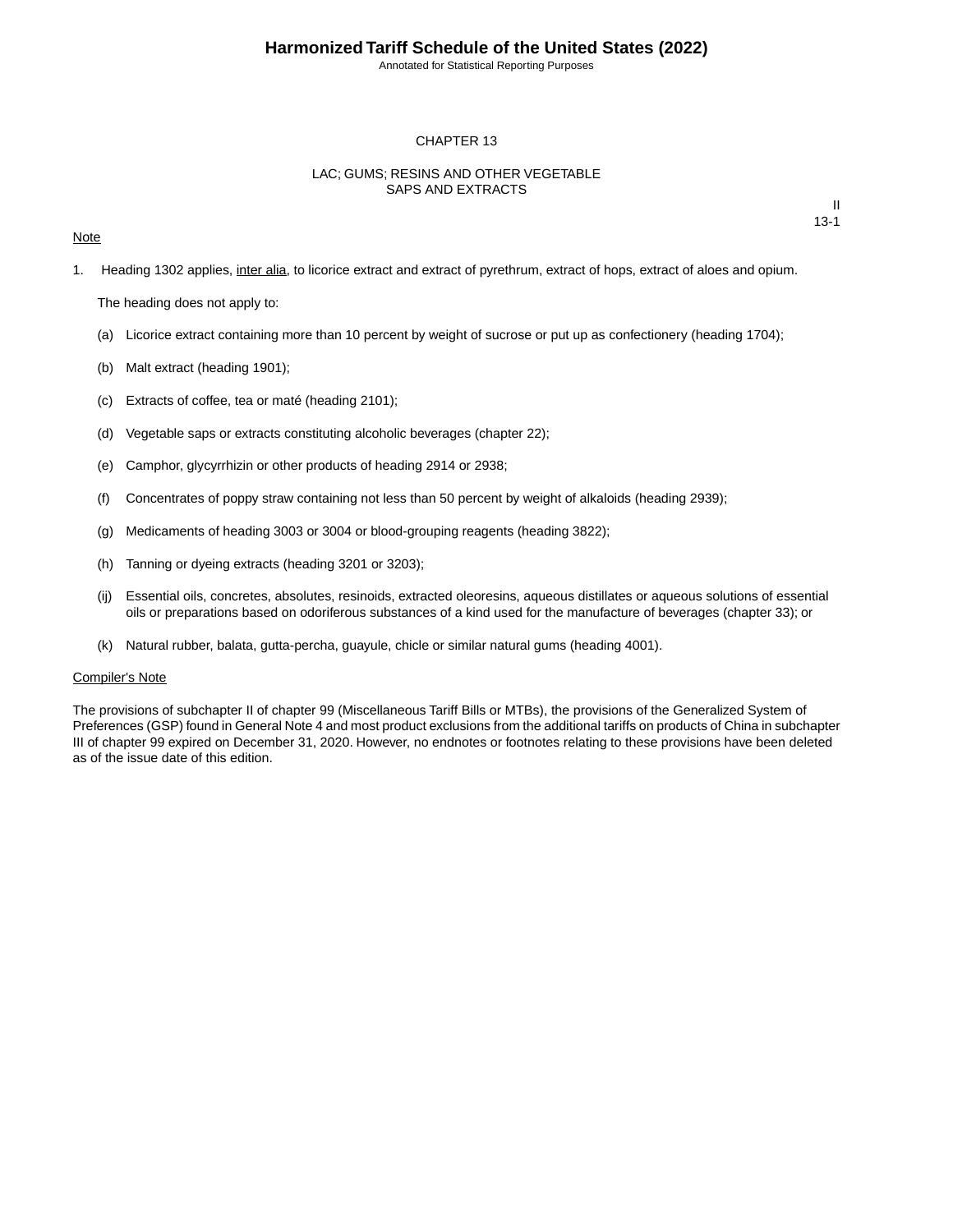Annotated for Statistical Reporting Purposes

| Heading/      | Stat. |                                                           | Unit                  |                    |                         |                   |
|---------------|-------|-----------------------------------------------------------|-----------------------|--------------------|-------------------------|-------------------|
| Subheading    | Suf-  | Article Description                                       | of                    |                    | Rates of Duty<br>1      | $\overline{2}$    |
|               | fix   |                                                           | Quantity              | General            | Special                 |                   |
| 1301          |       | Lac; natural gums, resins, gum-resins and oleoresins (for |                       |                    |                         |                   |
|               |       | example, balsams):                                        |                       |                    |                         |                   |
| 1301.20.00 00 |       |                                                           |                       |                    |                         | $1.1 \text{C/kg}$ |
|               |       |                                                           |                       |                    |                         |                   |
| 1301.90       |       | Other:                                                    |                       |                    |                         |                   |
| 1301.90.40 00 |       | Turpentine gum (oleoresinous exudate from living          |                       |                    |                         |                   |
|               |       |                                                           | kg 1.3% <sup>1/</sup> |                    | Free (A, AU, BH, CL, 5% |                   |
|               |       |                                                           |                       |                    | CO, D, E, IL, JO,       |                   |
|               |       |                                                           |                       |                    | KR, MA, OM, P,          |                   |
|               |       |                                                           |                       |                    | PA, PE, S, SG)          |                   |
| 1301.90.91    |       |                                                           |                       | Free <sup>1/</sup> |                         | Free              |
|               | 05    |                                                           |                       |                    |                         |                   |
|               |       |                                                           |                       |                    |                         |                   |
|               | $10$  |                                                           |                       |                    |                         |                   |
|               | 20    |                                                           |                       |                    |                         |                   |
|               | 30    |                                                           |                       |                    |                         |                   |
|               |       |                                                           |                       |                    |                         |                   |
|               | 40    |                                                           |                       |                    |                         |                   |
|               | 90    |                                                           |                       |                    |                         |                   |
|               |       |                                                           |                       |                    |                         |                   |
|               |       |                                                           |                       |                    |                         |                   |
|               |       |                                                           |                       |                    |                         |                   |
|               |       |                                                           |                       |                    |                         |                   |
|               |       |                                                           |                       |                    |                         |                   |
|               |       |                                                           |                       |                    |                         |                   |
|               |       |                                                           |                       |                    |                         |                   |
|               |       |                                                           |                       |                    |                         |                   |
|               |       |                                                           |                       |                    |                         |                   |
|               |       |                                                           |                       |                    |                         |                   |
|               |       |                                                           |                       |                    |                         |                   |
|               |       |                                                           |                       |                    |                         |                   |
|               |       |                                                           |                       |                    |                         |                   |
|               |       |                                                           |                       |                    |                         |                   |
|               |       |                                                           |                       |                    |                         |                   |
|               |       |                                                           |                       |                    |                         |                   |
|               |       |                                                           |                       |                    |                         |                   |
|               |       |                                                           |                       |                    |                         |                   |
|               |       |                                                           |                       |                    |                         |                   |
|               |       |                                                           |                       |                    |                         |                   |
|               |       |                                                           |                       |                    |                         |                   |
|               |       |                                                           |                       |                    |                         |                   |
|               |       |                                                           |                       |                    |                         |                   |
|               |       |                                                           |                       |                    |                         |                   |
|               |       |                                                           |                       |                    |                         |                   |
|               |       |                                                           |                       |                    |                         |                   |
|               |       |                                                           |                       |                    |                         |                   |
|               |       |                                                           |                       |                    |                         |                   |
|               |       |                                                           |                       |                    |                         |                   |
|               |       |                                                           |                       |                    |                         |                   |
|               |       |                                                           |                       |                    |                         |                   |
|               |       |                                                           |                       |                    |                         |                   |
|               |       |                                                           |                       |                    |                         |                   |
|               |       |                                                           |                       |                    |                         |                   |
|               |       |                                                           |                       |                    |                         |                   |
|               |       |                                                           |                       |                    |                         |                   |
|               |       |                                                           |                       |                    |                         |                   |
|               |       |                                                           |                       |                    |                         |                   |
|               |       |                                                           |                       |                    |                         |                   |
|               |       |                                                           |                       |                    |                         |                   |
|               |       |                                                           |                       |                    |                         |                   |
|               |       |                                                           |                       |                    |                         |                   |
|               |       |                                                           |                       |                    |                         |                   |
|               |       |                                                           |                       |                    |                         |                   |
|               |       |                                                           |                       |                    |                         |                   |
|               |       |                                                           |                       |                    |                         |                   |
|               |       |                                                           |                       |                    |                         |                   |
|               |       |                                                           |                       |                    |                         |                   |
|               |       |                                                           |                       |                    |                         |                   |

II 13-2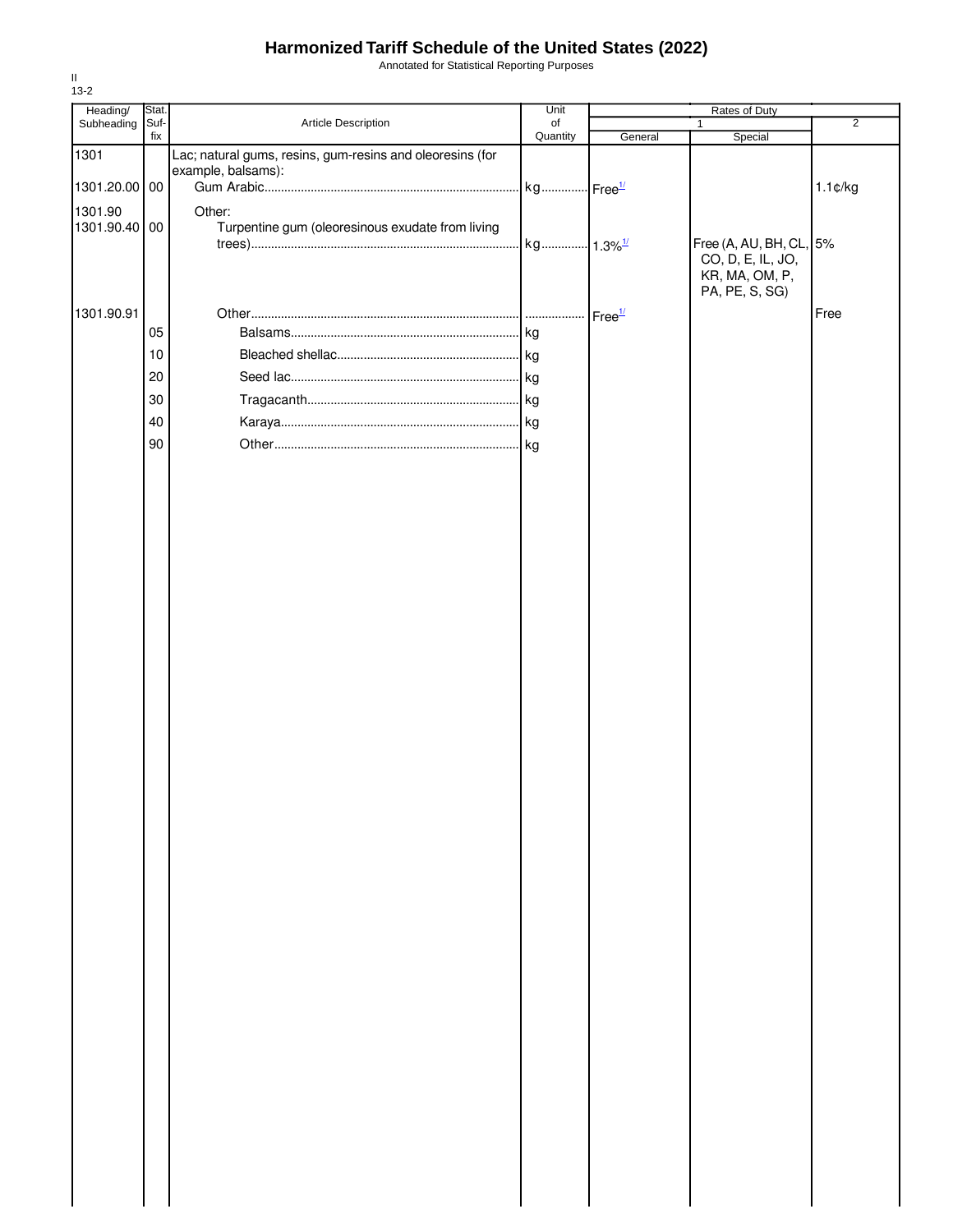Annotated for Statistical Reporting Purposes

| Heading/      | Stat. |                                                                                                                                                                                                                        | Unit     | Rates of Duty              |                                                                                   |                                                |
|---------------|-------|------------------------------------------------------------------------------------------------------------------------------------------------------------------------------------------------------------------------|----------|----------------------------|-----------------------------------------------------------------------------------|------------------------------------------------|
| Subheading    | Suf-  | Article Description                                                                                                                                                                                                    | of       |                            |                                                                                   | 2                                              |
|               | fix   |                                                                                                                                                                                                                        | Quantity | General                    | Special                                                                           |                                                |
| 1302          |       | Vegetable saps and extracts; pectic substances, pectinates<br>and pectates; agar-agar and other mucilages and thickeners,<br>whether or not modified, derived from vegetable products:<br>Vegetable saps and extracts: |          |                            |                                                                                   |                                                |
| 1302.11.00 00 |       |                                                                                                                                                                                                                        |          |                            |                                                                                   | \$40/kg of<br>anhydrous<br>morphine<br>content |
| 1302.12.00    | 00    |                                                                                                                                                                                                                        |          |                            | Free (A, AU, BH, CL,<br>CO, D, E, IL, JO,<br>KR, MA, OM, P,<br>PA, PE, S, SG)     | 20%                                            |
| 1302.13.00 00 |       |                                                                                                                                                                                                                        |          |                            | Free (A+, AU, BH,<br>CL, CO, D, E, IL,<br>JO, KR, MA, OM,<br>P, PA, PE, S, SG)    | \$5.29/kg                                      |
| 1302.14.01    | 00    |                                                                                                                                                                                                                        |          |                            | Free (A, AU, BH, CL,<br>CO, D, E, IL, JO,<br>KR, MA, OM, P,<br>PA, PE, S, SG)     | 10%                                            |
| 1302.19       |       | Other:<br>Ginseng; substances having anesthetic,<br>prophylactic or therapeutic properties:                                                                                                                            |          |                            |                                                                                   |                                                |
| 1302.19.21    | 00    |                                                                                                                                                                                                                        |          |                            |                                                                                   | Free                                           |
| 1302.19.41    |       |                                                                                                                                                                                                                        |          |                            | Free (A, AU, BH, CL, 10%<br>CO, D, E, IL, JO,<br>KR, MA, OM, P,<br>PA, PE, S, SG) |                                                |
|               | 20    |                                                                                                                                                                                                                        |          |                            |                                                                                   |                                                |
|               | 40    |                                                                                                                                                                                                                        |          |                            |                                                                                   |                                                |
| 1302.19.91    |       |                                                                                                                                                                                                                        |          | $\cdot$ Free $\frac{1}{2}$ |                                                                                   | Free                                           |
|               | 20    |                                                                                                                                                                                                                        |          |                            |                                                                                   |                                                |
|               | 40    |                                                                                                                                                                                                                        |          |                            |                                                                                   |                                                |
| 1302.20.00    | 00    |                                                                                                                                                                                                                        |          |                            |                                                                                   | 25%                                            |
|               |       | Mucilages and thickeners, whether or not modified, derived                                                                                                                                                             |          |                            |                                                                                   |                                                |
|               |       | from vegetable products:                                                                                                                                                                                               |          |                            |                                                                                   |                                                |
| 1302.31.00 00 |       |                                                                                                                                                                                                                        |          |                            |                                                                                   | 25%                                            |
| 1302.32.00    |       | Mucilages and thickeners, whether or not modified,<br>derived from locust beans, locust bean seeds or guar                                                                                                             |          |                            |                                                                                   |                                                |
|               | 20    |                                                                                                                                                                                                                        |          | Free <sup>1/</sup>         |                                                                                   | Free                                           |
|               |       |                                                                                                                                                                                                                        | l kg     |                            |                                                                                   |                                                |
| 1302.39.00    | 40    |                                                                                                                                                                                                                        |          | $3.2\%$ <sup>1/</sup>      | Free (A+, AU, BH,<br>CL, CO, D, E, IL,<br>JO, KR, MA, OM,                         | 20%                                            |
|               |       |                                                                                                                                                                                                                        |          |                            | P, PA, PE, S, SG)                                                                 |                                                |
|               | 10    |                                                                                                                                                                                                                        | .lkg     |                            |                                                                                   |                                                |
|               | 90    |                                                                                                                                                                                                                        |          |                            |                                                                                   |                                                |
|               |       |                                                                                                                                                                                                                        |          |                            |                                                                                   |                                                |

II 13-3